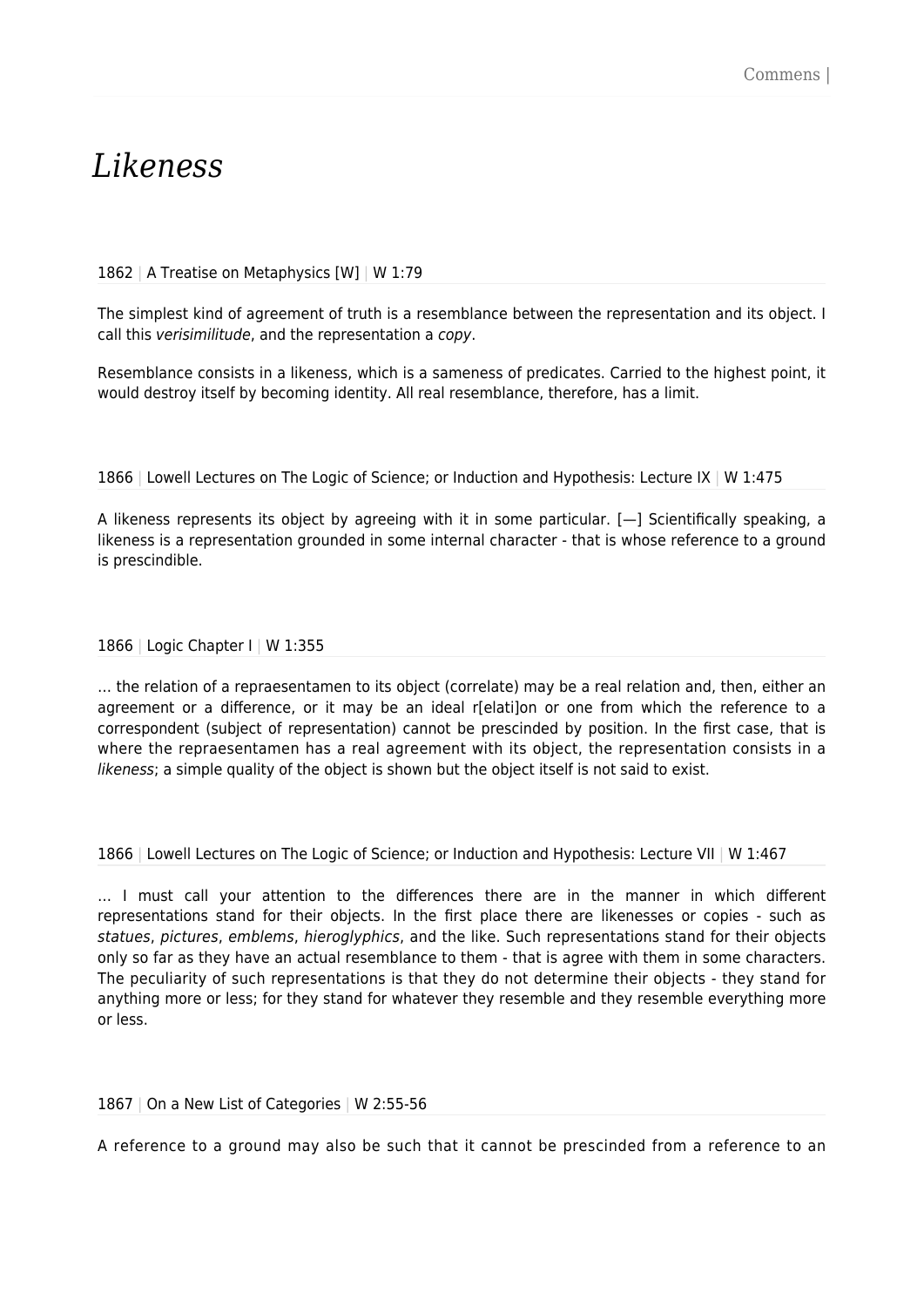interpretant. In this case it may be termed an imputed quality. If the reference of a relate to its ground can be prescinded from reference to an interpretant, its relation to its correlate is a mere concurrence or community in the possession of a quality, and therefore the reference to a correlate can be prescinded from reference to an interpretant. It follows that there are three kinds of representations.

1st. Those whose relation to their objects is a mere community in some quality, and these representations may be termed Likenesses.

2d. Those whose relation to their objects consists in a correspondence in fact, and these may be termed Indices or Signs.

3d. Those the ground of whose relation to their objects is an imputed character, which are the same as general signs, and these may be termed Symbols.

# 1894 [c.] | The Art of Reasoning. Chapter II. What is a Sign? | EP 2:9

The likeness has no dynamical connection with the object it represents; it simply happens that its qualities resemble those of that object, and excite analogous sensations in the mind for which it is a likeness. But it really stands unconnected with them.

## 1895 | Short Logic: Chapter I. Of Reasoning in General | EP 2:13

An icon is a sign which stands for its object because as a thing perceived it excites an idea naturally allied to the idea that object would excite. Most icons, if not all, are likenesses of their objects. [—] It may be questioned whether all icons are *likenesses* or not. For example, if a drunken man is exhibited in order to show, by contrast, the excellence of temperance, this is certainly an icon, but whether it is a likeness or not may be doubted. The question seems somewhat trivial.

Peirce often used the term "likeness" instead of "icon", especially in the 1890s. However, as Peirce refined his notion of the icon (and defined it in terms of pure Firstness or possibility) he increasingly preferred "icon", at times suggesting that "likeness" does not cover exactly the same semiotic terrain as "icon". This possible distinction between likeness and icon has often been overlooked, perhaps because of errors in the Collected Papers. Judging by the available evidence, the editors of the Collected Papers now and then substituted "icon" for Peirce's "likeness", (see e.g. CP 2.299 and EP 2:9). On the other hand, the distinction between "icon" and "likeness" is not strictly adhered to by Peirce himself; as he suggests, the whole question may be somewhat trivial. MB

## 1909 | A Sketch of Logical Critics | EP 2:460-461

… I had observed that the most frequently useful division of signs is by trichotomy into firstly Likenesses, or, as I prefer to say, *Icons*, which serve to represent their objects only in so far as they resemble them in themselves; secondly, *Indices*, which represent their objects independently of any resemblance to them, only by virtue of real connections with them, and thirdly Symbols, which